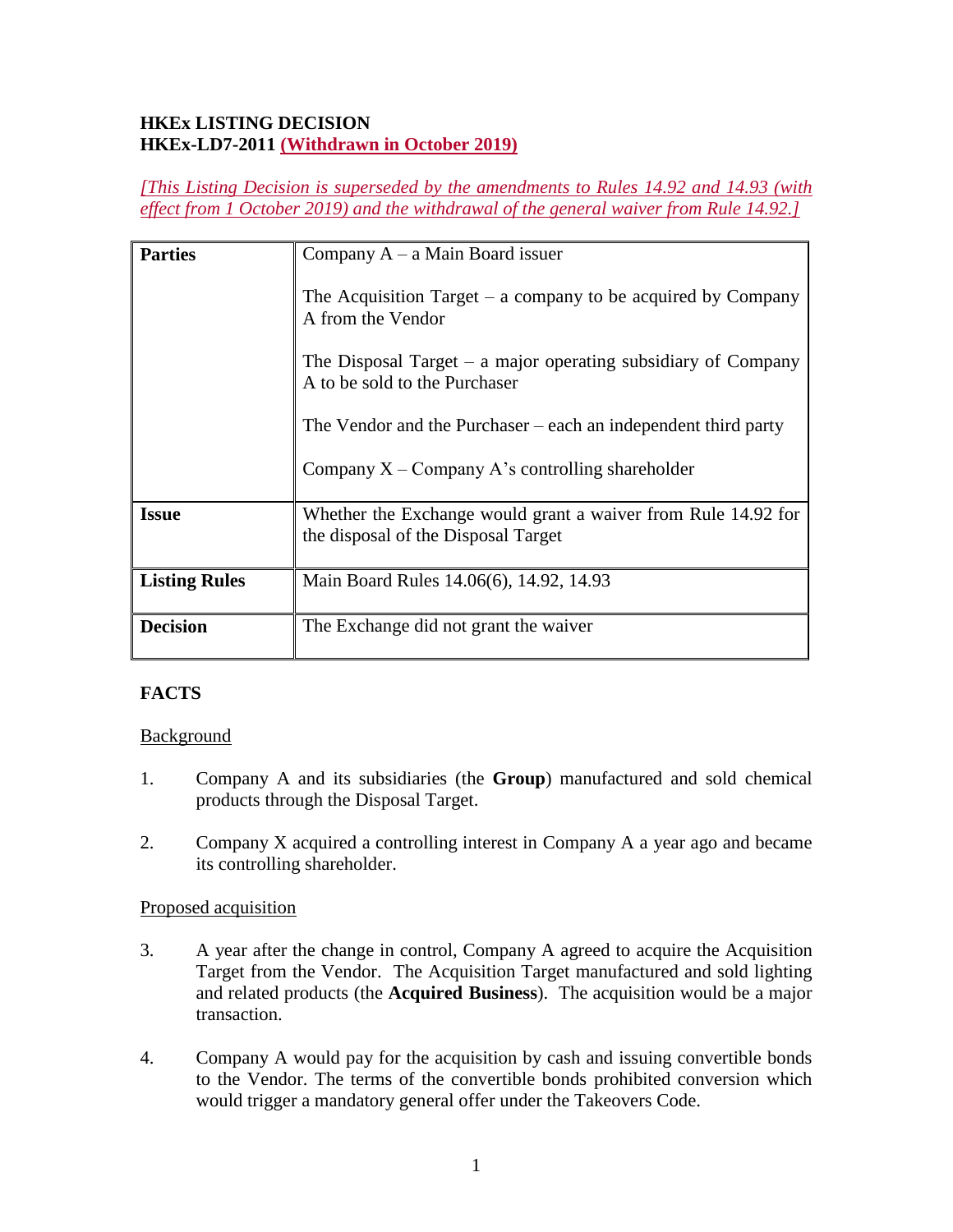5. Company A considered that the Acquisition would diversify its business portfolio and broaden its income base.

#### Proposed disposal

- 6. Shortly after signing the acquisition agreement, Company A agreed to sell the Disposal Target to the Purchaser for cash consideration. This would be a very substantial disposal.
- 7. Company A submitted that it would continue its existing business by trading chemical products (the **Trading Business**). As part of the terms of the disposal, the Disposal Target would appoint the remaining Group as a non-exclusive distributor of its chemical products for a number of years. The Group would also source chemical products from other outside manufacturers for the Trading Business.
- 8. While the Disposal Target was profit making, Company A considered the disposal was in the interest of its shareholders because of the uncertain business prospects of the Disposal Target, including a decrease in turnover in recent years and the expected increase in production costs and substantial capital investment in the production facilities.
- 9. Company A would use the sale proceeds for other possible investment opportunities and working capital of the group.
- 10. In light of a change in control of Company A within 24 months, Rule 14.92 applied to the disposal. Company A sought a waiver from the rule.

## **APPLICABLE LISTING RULES**

11. Rule 14.06(6) defines a "reverse takeover" as:

an acquisition or a series of acquisitions of assets by an issuer which, in the opinion of the Exchange, constitutes, or is part of a transaction or arrangement or series of transactions or arrangements which constitute, an attempt to achieve a listing of the assets to be acquired and a means to circumvent the requirements for new applicants set out in Chapter 8 of the Exchange Listing Rules. A "reverse takeover" normally refers to:

(a) an acquisition or a series of acquisitions (aggregated under rules 14.22 and 14.23) of assets constituting a very substantial acquisition where there is or which will result in a change in control (as defined in the Takeovers Code) of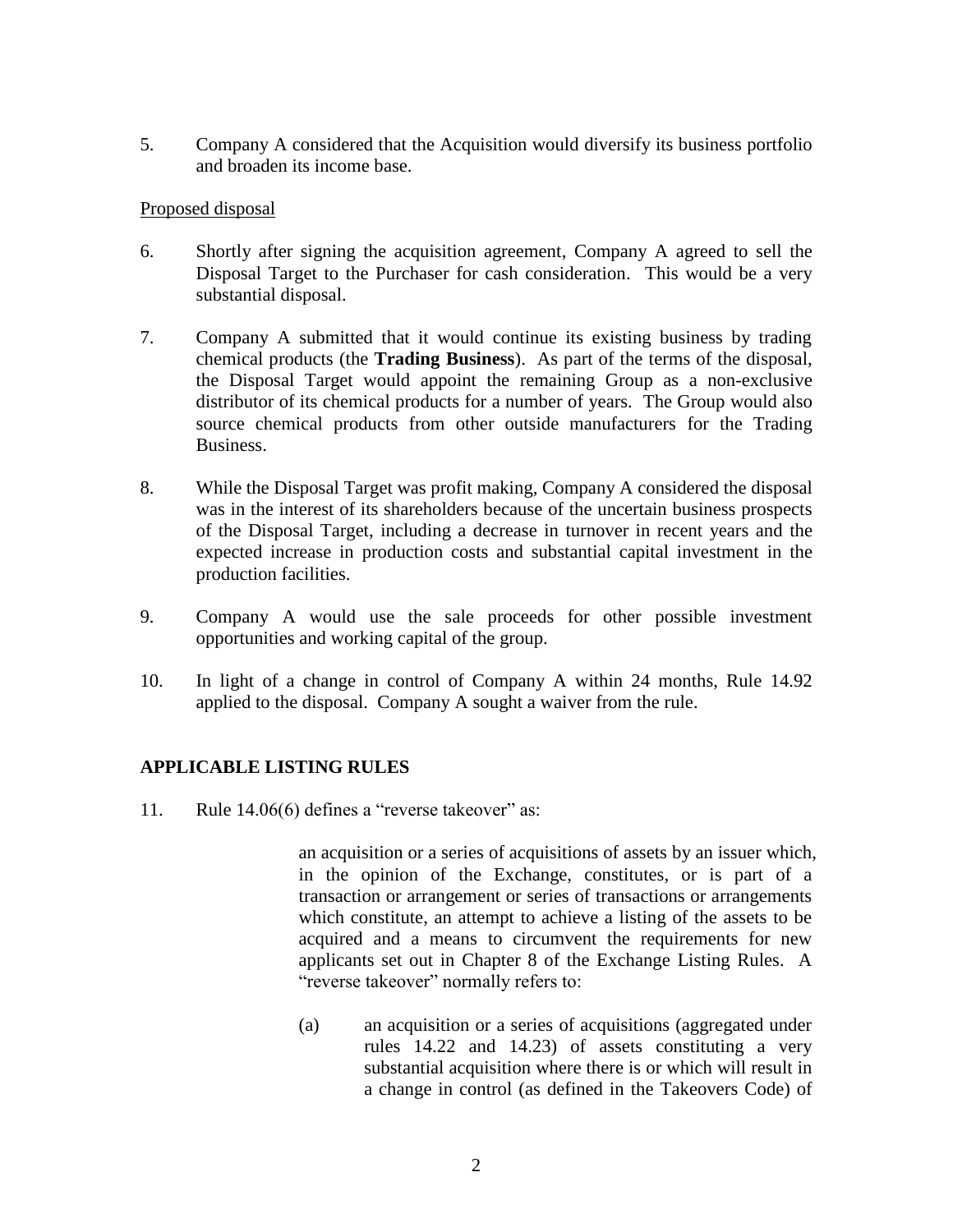the listed issuer (other than at the level of its subsidiaries); or

- (b) acquisition(s) of assets from a person or a group of persons or any of his/their associates pursuant to an agreement, arrangement or understanding entered into by the listed issuer within 24 months of such person or group of persons gaining control (as defined in the Takeovers Code) of the listed issuer (other than at the level of its subsidiaries), where such gaining of control had not been regarded as a reverse takeover, which individually or together constitute(s) a very substantial acquisition. …
- 12. Rule 14.92 states that:

A listed issuer may not dispose of its existing business for a period of 24 months after a change in control (as defined in the Takeovers Code) unless the assets acquired from the person or group of persons gaining such control or his/their associates and any other assets acquired by the listed issuer after such change in control can meet the trading record requirement of rule 8.05.

13. Rule 14.93 states that:

A disposal by a listed issuer which does not meet the requirement under rule 14.92 will result in the listed issuer being treated as a new listing applicant.

## **ANALYSIS**

- 14. Rules 14.92 and 14.93 are part of the reverse takeover Rules. They aim to address circumvention of Rule 14.06(6) in situations where the new controlling shareholder may structure a reverse takeover as a series of transactions, for example, by deferring the disposal of the issuer's existing business after an injection of assets to the issuer shortly after a change in control, thereby avoiding classification of the asset injection as a very substantial acquisition.
- 15. However, the drafting of Rule 14.92 supports a narrower interpretation and effectively restricts an issuer from disposing any of its existing businesses within a 24-month period after a change in control, even where there is no asset injection and there is a legitimate business reason for the disposal. The Listing Committee considered the issue and concluded that the Rule should be applied to meet its policy intent. The Exchange may grant a waiver from Rule 14.92 to issuers if their cases do not fall under the following circumstances: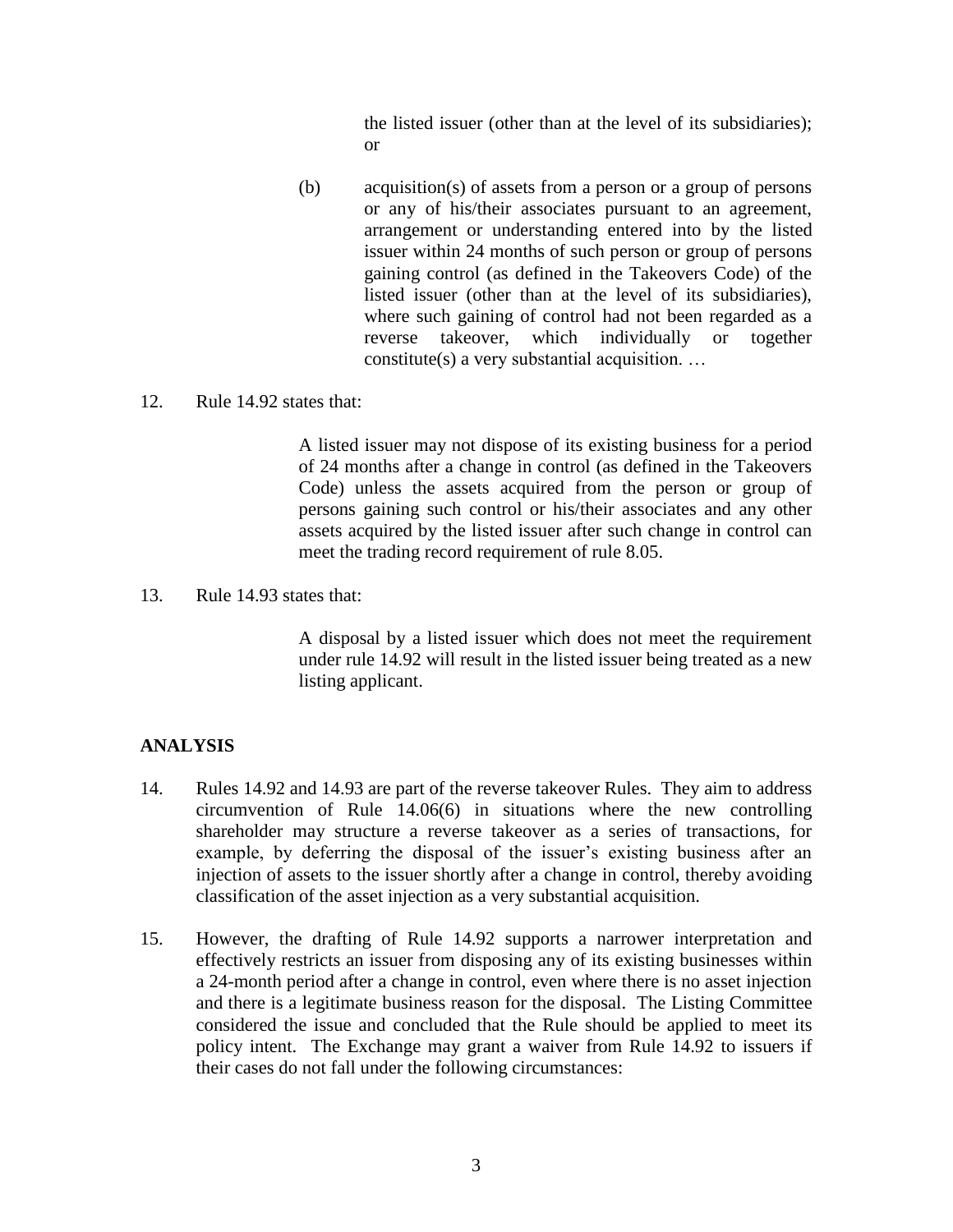- (a) there has been an injection of assets from the new controlling shareholder; and
- (b) taking into account the disposal(s), the asset injection (or a series of injections) from the new controlling shareholder during the period leading to and after the change in control would have resulted in a very substantial acquisition.

(See 2008 Listing Committee Annual Report)

- 16. Here, Rule 14.92 applied as Company A would dispose of its existing business within a 24-month period after its change in control. However, the disposal could not meet the requirements in the Rule.
- 17. When assessing the waiver application, the Exchange noted that:
	- The Disposal Target's revenue and total assets accounted for 100% and 70% of Group's revenue and total assets. After the disposal, the remaining Group's material assets would include cash and other receivables. The disposal would result in Company A selling almost the entire existing business of the Group.
	- Company A would start the Trading Business after the disposal, and its business model was fundamentally different from the existing business where the Group itself produced chemicals for sale. The Trading Business was a new business to the Group and not a continuation of its existing business.
	- As a result of the acquisition and the disposal, the restructured Group would be engaging in new businesses (i.e. the Acquired Business and the Trading Business). It would cease to conduct its existing business.
	- If the acquisition was made after the disposal, it would become a very substantial acquisition of Company A, and in terms of size, would be significant to the Group. The Acquired Business, completely different from the existing business, would form a substantial part of the Group's business upon completion. The acquisition would be a means to achieve the listing of the Acquired Business.
	- Neither the Acquisition Target nor the restructured Group would meet Rule 8.05.
- 18. The Exchange considered that the change in control, the acquisition and the disposal were a series of arrangements to circumvent the reverse takeover Rules. This case fell within the policy intent of Rule 14.92 and no waiver would be granted.

# **CONCLUSION**